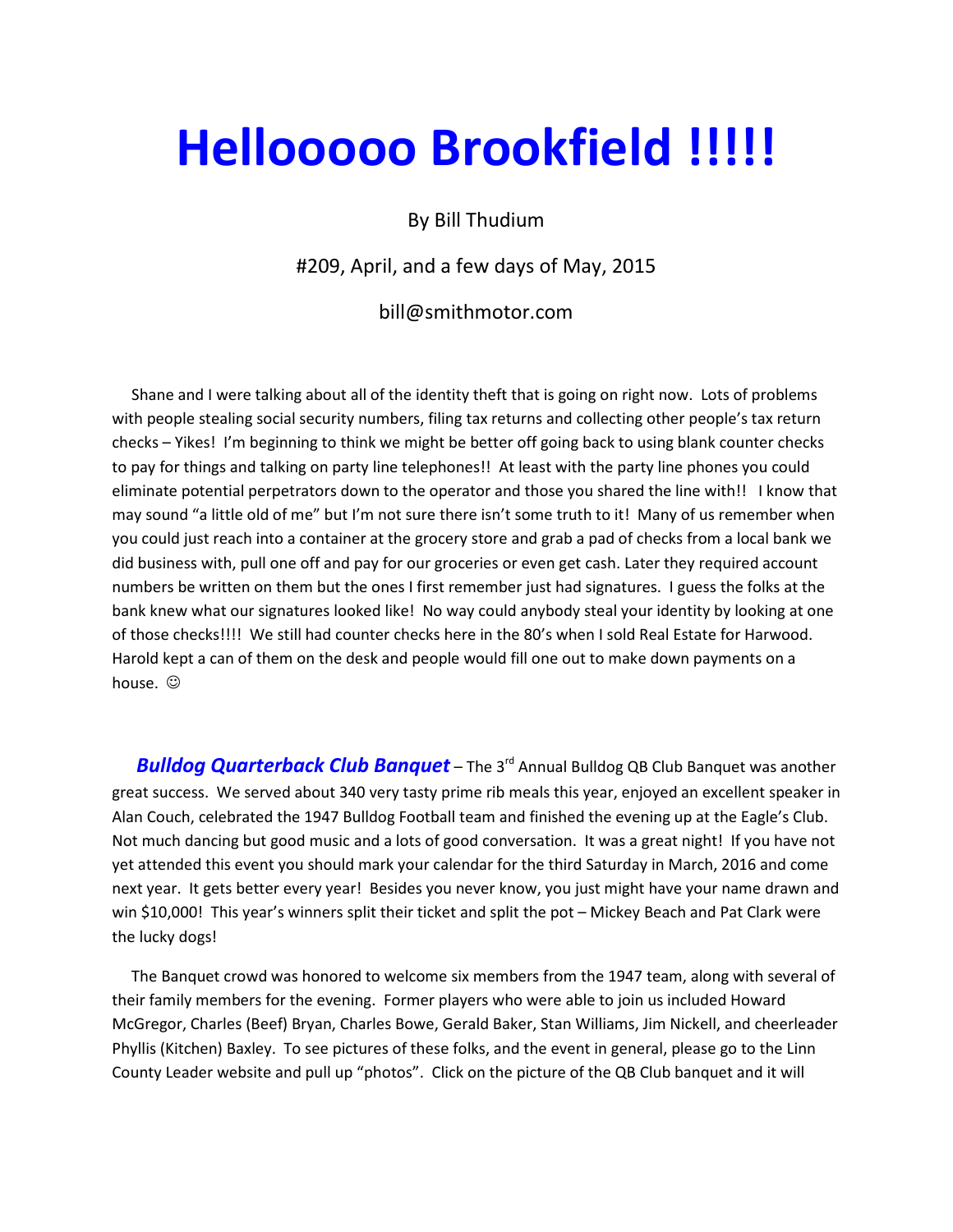show you several great pictures of the evening. The Facebook Bulldog Quarterback Club page will also have some pictures of this year and last year's event – click on photos.

 The QB Club is still waiting on a couple of promised donation checks but with all bills now paid we can announce that our 3<sup>rd</sup> Annual QB Club Banquet was another financial success for the Club. Funds will once again be used to make much needed repairs & improvements at Burlington Field. Projects for the Club are numerous and many are quite expensive. We hope to be able to create a very nice new entrance at the northeast corner of the Field and replace the north exterior fence this summer if funds hold out. The old scoreboard has been causing problems the past couple of years and has certainly moved up the priority list in the past year. If any of you have done any research on football field scoreboard clocks then you know how expensive those can be - you can spend anywhere from \$30,000 for a bare bones digital board to several hundred thousand dollars for a scoreboard with a video board. We know we will need to find ways to generate significant dollars even if we have to set our sights lower than a scoreboard/video board. The Club will be looking for help from a variety of sources, including potential gifts from QB Club members and other BHS alumni. Want your name on a new Bulldog scoreboard, please let me know! If you are interested in supporting the QB Club as we refurbish and improve Burlington Field please make your tax deductible check to "Bulldog QB Club/HLF" and mail to the same at P.O. Box 67, Brookfield, Mo 64628. The QB Club is officially affiliated with the Hometown LEGACY Foundation.

The Brookfield/ Brady Connection – BHS alum Deb Myers sent me a note the other day that explains a Brookfield connection for the recently deceased Sarah (Kemp) Brady, wife of James Brady, President Reagan's Press Secretary, who was critically injured during an assassination attempt on the President. According to the 1940 census Sarah's parents lived in Kirksville, Missouri at the time but in 1935 both lived in Brookfield and were married in Linn County. Sarah was born in 1942 so they must have lived in Kirksville by that time. That and fifty cents might get you a half cup of coffee but interesting anyway!

Brookfield Hometown LEGACY Foundation – Just a reminder with everyone's minds on taxes that a good place for your charitable dollars is in the HLF endowment fund. The HLF is a 501 C 3 organization and therefore donations to it are tax deductible. A good way to help you with tax issues and a great way to help preserve and improve your old Hometown. Dollars donated to our permanent endowment are preserved and only investment growth is used on behalf of the community. Please let us know if you are interested in making a gift of some type to the HLF (there are a whole variety of ways) and we will be happy to place you in contact with some local experts who can help you with the paperwork. Gifts to the HLF can be given to the permanent endowment, deposited to assist with current operations, or they can be designated for specific purposes. Create your own Hometown LEGACY – call us soon. 660-258- 2267.

2015 Tiger Caravan - I took two of our grandsons with me to the Tiger Caravan in Mendon this past week. I have been attending the Caravan for over 20 years now and always thoroughly enjoy it. Caravans provide an opportunity for MU supporters to meet Mizzou coaches, athletic department staff and several special athletes. Generally we get to hear from Coach Pinkel and Kim Anderson but both were off on recruiting trips this year and couldn't make it. I think that is the first time Coach Pinkel has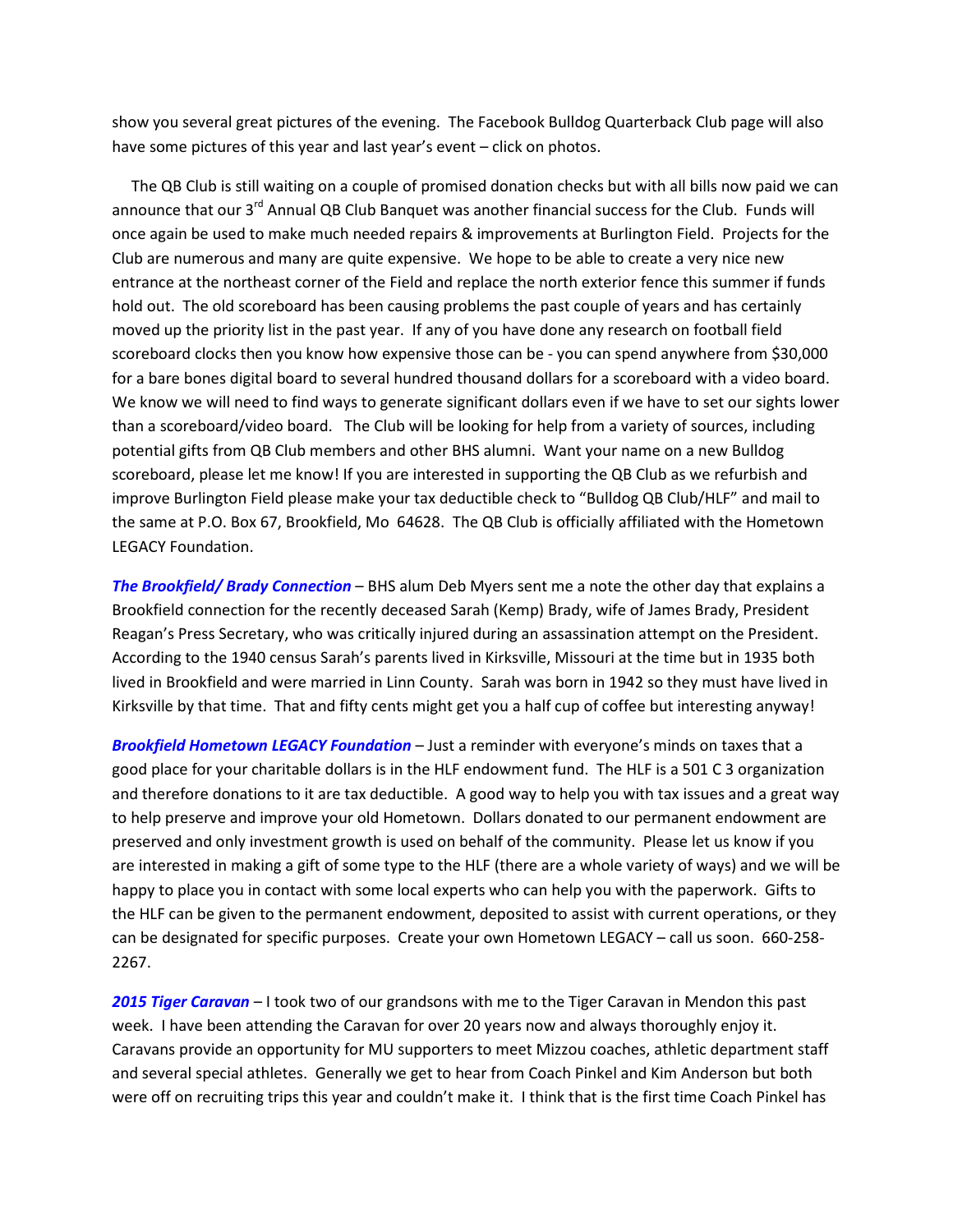missed the Mendon event. Mizzou's women's basketball head coach Robin Pingeton and our wrestling head coach Brian Smith shared the podium for this event and both did a terrific job. Coach Smith was the featured speaker and deservingly so considering he had a regular season undefeated team, #1 nationally ranked, and a national champion! It was a good night in Mendon!

 *Chamber of Commerce Concert* - Just a short time now until the Brookfield Chamber of Commerce sponsored downtown concert, set for June  $13<sup>th</sup>$ , 5:30 p.m., on North Main Street. The featured talent will be **Brother's Osborne, and Samantha Fish** will be opening for them. Make plans now to come and enjoy this first ever downtown Brookfield event! Tickets are just \$10/person in advance but will increase to \$25/person the day of the concert. If you want to sit with a group tables are also available. Tickets are available from the Chamber office, City Hall, and numerous Chamber member businesses.

 *Chamber of Commerce Banquet and Auction* - My daughter Kjersten and I attended the annual Brookfield Chamber of Commerce Banquet and Auction recently which was held at the Brickhouse. Nice place to hold the event and it was a really good evening overall. BAGP Citizen of the Year Award winners were Carey Smith for Leadership, Nathan Stufflebean for Entrepreneurship, Apex Plastics for Reconnecting Brookfield, Taylor Ewing for Youth and Andrea Severa Switzer for Philanthropy – all very deserving recipients this year! I was most pleased to see the new 2015-1016 Chamber officers and Board members – they were nearly all young people! Good to see so many former Leadership Academy grads too. Isn't that Good News for our community!

 *Alumni Weekend* - BHS Alumni Weekend is very nearly upon us once again. This event is scheduled for July 10  $&11$ . Alumni weekend has quickly become one of the most fun gatherings for alumni of all ages. Friday night in the Twin Parks is a must attend event – countless graduation classes have begun setting class tents up for the evening and many have begun using this special weekend for their class reunions. Plenty of great music, food and drink! No need to make plans for a class reunion banquet because on Saturday night the Alumni Association BHS Hall of Fame banquet is open to everyone and encourages classes to come and sit as a group and receive special recognition. For more information please contact the BAGP office at 258-7278 and talk with Marsha or Becky – they will be glad to give you the "scoop" on the many activities planned for Alumni Weekend. It is indeed a unique time for BHS alumni of all ages to get together and reminisce about the good times they enjoyed in school and growing up in this community.

 I have attached the Alumni Weekend brochure. Please make plans to take in the Twin Parks on Friday night and then support the Alumni Association by buying tickets and attending the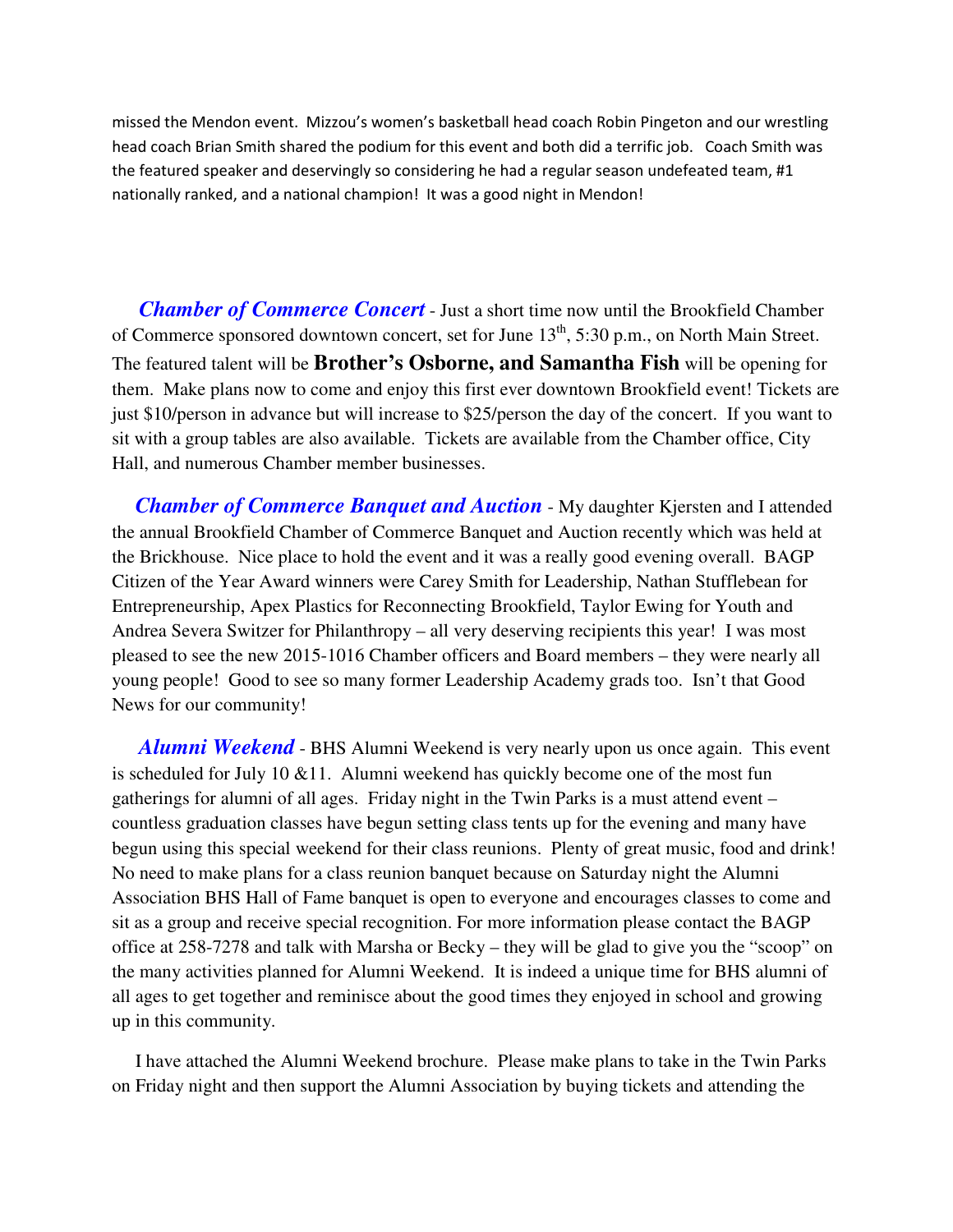BHS Hall of Fame Banquet on Saturday night. This year the just announced Hall of Fame inductees will be Doris (Ross,Banning) Dodd, O.H. Williams and myself. I must say, I was surprised and honored to have been nominated and shocked to be chosen.

 *BHS Dreamer* (reprint from Brookfield Good News – Linn County Leader) - Carey Smith, the Linn County Area Career & Technical Center Director sent me some information recently about a former Career Center student who has taken his training to an all new level. Hunter Marriott is a 2010 BHS grad and a former Welding Student under the tutelage of Donald Russell. Hunter went on to acquire his Master Welding degree from the Tulsa Welding School, later returning to complete the Quality Assurance and Quality Control program and receive his Associates Degree. After completing school, he decided to go into the Disaster Relief with his family, cleaning up after natural disasters across the United States. To this date, Hunter owns his own truck and will take off to work if called to do so.

 Hunter has been interested in racing cars since he started racing street stock cars when he was just 12 years old. When he turned 16 he moved up to A Modified racing in the IMCA division. Today Hunter owns two racing cars, drives his own car and has put together his own racing team. He owns a "Big Toter" home with a double stack trailer that includes a workshop. The trailer is also his home away from home, very similar to a NASCAR setup. Hunter is following his dream of full time dirt track racing, traveling to places such as Arizona, Nevada, Nebraska, Iowa, Kansas, Wisconsin, North Dakota and even Canada. Hunter is ranked 18<sup>th</sup> in IMCA National Points of his division. You can keep up with him on his Facebook page; Hunter Marriott Racing. Most races can be viewed on speedshifttv.com, racefeedx.com, or imca.com/live. You can also view his past races and interviews on YouTube or his Facebook page. We wish this former BHS grad the very best in his professional pursuit and of course "Gods Speed"!

 *Bulldog Football Fall Schedule* - Just received the BHS high school fall football schedule and thought it would be good to get it out for some of the classes planning reunions this fall;

Aug.  $21<sup>st</sup>$ , South Shelby at Shelbina,

**Aug. 28th, Highland at Brookfield,** 

**Sept. 4th, Marceline at Brookfield (Bell Game),** 

Sept. 11, Centralia at Centralia,

## **Sept. 18th, Louisiana at Brookfield (Homecoming),**

Sept. 25<sup>th</sup>, Monroe City at Monroe City,

 **Oct. 2, Macon at Brookfield,**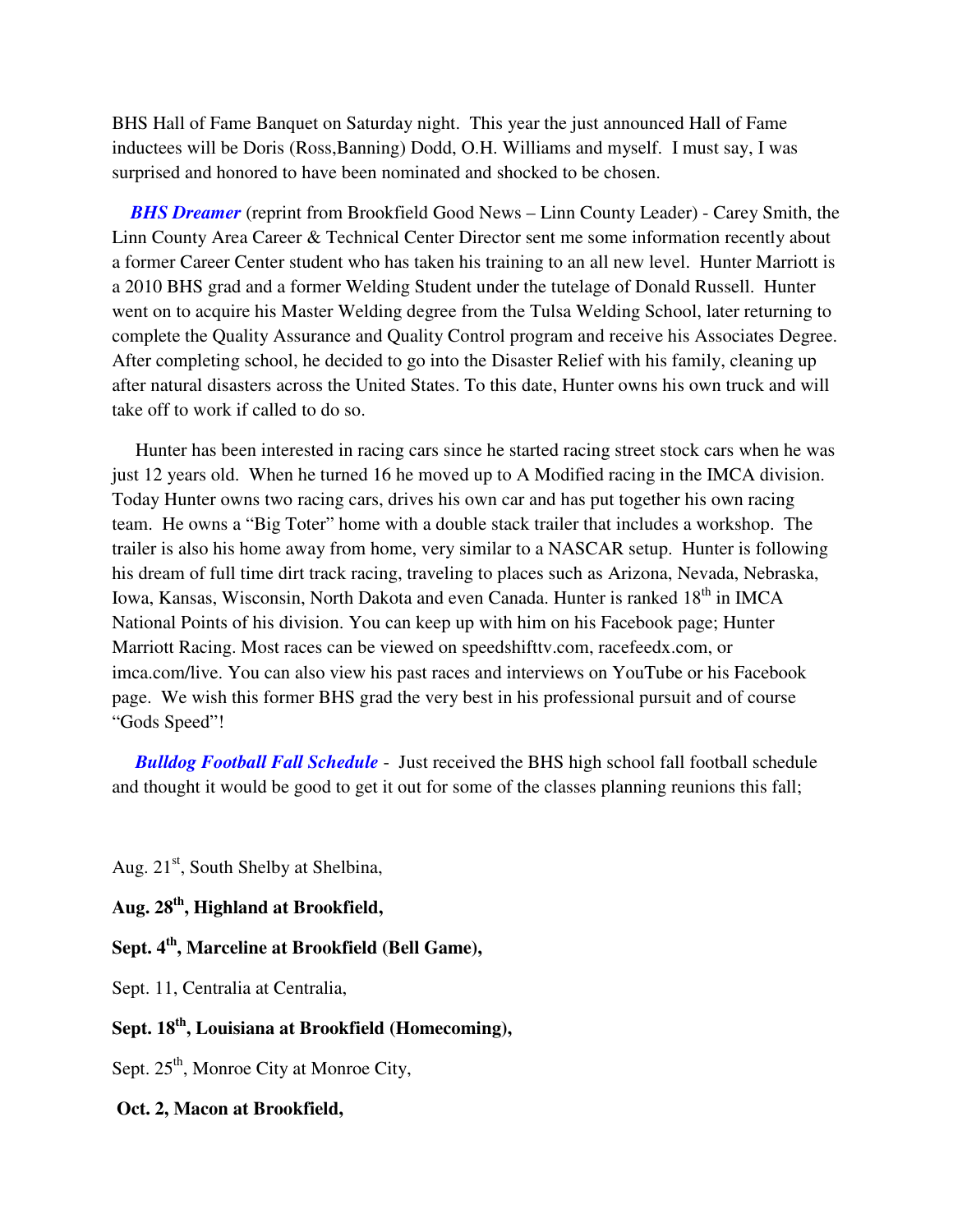Oct. 9<sup>th</sup>, Palmyra at Palmyra,

## **Oct. 16th, Clark County at Brookfield (Senior Night).**

**Birthdays –** May  $1^{st}$ , Ryan Burns, James Burns, Alexander Smith, May  $2^{nd}$ , David Murphy, David Sprouse, Taylor Almond, Whitley Almond, Laurie Gannon, Josh Maxwell, Gary Ball, Cassie McKenzie, May 3rd, Debbie Bailey, Luke Burns, Joan Byrd, Ron Scott, Michelle Pyle, Luke Baum, Troy Hunt, Drake Walgren, Charles Fristoe, May  $4<sup>th</sup>$ , Bob Miller, May  $6<sup>th</sup>$ , Roberta Shoengood, Josh Molloy, Christi Davalt, Rhonda Copple, May 7<sup>th</sup>, Michael Hedrick, Wanda Rasmussen, Bernie Roberts, May 8<sup>th</sup>, Carolyn (Bloss) Logue, Dana Ball, Randy Fay, May 10<sup>th</sup>, Joyce (Hunt) Jenkins, Kirsten Bratrude, Amanda Cleveland, Gilbert Jones, Carla Watts, May  $11<sup>th</sup>$ , Kenny Stark, May  $12<sup>th</sup>$ , Bev Liebhart, Mace Lambert, May  $14<sup>th</sup>$ , Gene Thudium, Rose Anthony, Derek Hardy, May 16<sup>th</sup>, Rita Wolfe, May 17<sup>th</sup>, Heidi Beeler, Matthew Botts, May 18<sup>th</sup>, Jack Dean, Carol Smith, May 19<sup>th</sup>, Scotty Stevens, Claribel Yagel, May 20<sup>th</sup>, Carl Spath, Jr, Sarah Dixon, Jason Beeler, May 21<sup>st</sup>, Rita Brumbaugh, May 22<sup>nd</sup>, Joyce Stobaugh, Roger Quigley, May 23<sup>rd</sup>, Mike Scott, Zach Scott, May 24<sup>th</sup>, Anna Jobson, May 25<sup>th</sup>, Betty Tharp, Kacee George, May 26<sup>th</sup>, Brett Carmical, Jordon Park, Jennifer Hicks, Lexi Littrell, May 27<sup>th</sup>, Chuck York, Ed Heckman, Kyle Clawson, May 28<sup>th</sup>, David Libby, Janice Hunt, Sam Enyeart, May 29<sup>th</sup>, Nina Elliott, Tracy Grafton, Bruce Helms, Ida Mae Wombwell, May 30<sup>th</sup>, Glenn Bragg, Glen Horton, June 1<sup>st</sup>, TJ Hall, Teresa Lark, Teresa Williams, Huschell Lane, Jun 2<sup>nd</sup>, Teague Cantrall, Abby McCracken, Randy Rasmussen, Alyson Wade, June 3<sup>rd</sup>, Kacey Collier, Elizabeth Scates, Shannon Scott, June,  $4<sup>th</sup>$ , Carl Bunten, Mark Smith, June  $5<sup>th</sup>$ , Timber Estes, June  $6<sup>th</sup>$ , Zane Still, Butch Mosley, June  $7<sup>th</sup>$ , Sherry Elliott, Mary Stufflebean, June  $9<sup>th</sup>$ , Matt Parn (our son in law), Lauren Bush, Pat Gooch, June  $10^{th}$ , Cheri (Pope) Hunt, Jone Stufflebean Soloman, Mike Morris, Carolee Hall, Grahm Smith, Cathy Wombwell, June 11<sup>th</sup>, Sarah Holtz, June  $12^{th}$ , Mary Shaul, June  $13^{th}$ , Kim Molloy, Jim Bennett, James Cowan, Jennifer Darby, June 14<sup>th</sup>, Abby Sattman, Terry Tschannen, Dennis Calhoun, Lottie Phillips, June 15<sup>th</sup>, Jerry Wine, Caleb Buckallew, Scott Wohlgemuth.

Anniversaries – May 1<sup>st</sup>, Paul & Jennifer Kulseth, May 4<sup>th</sup>, Jerry & Teresa Wine, May 8<sup>th</sup>, James & Bonnie Alexander, May  $10^{th}$ , Will & Nicci St Clair, May  $12^{th}$ , Butch & Tiffany Dyer, John & Frances North, Russ & Laurie Knowles, May 13<sup>th</sup>, Kenny & Marty Stark, May 14<sup>th</sup>, Chuck & Cheri York, May 15<sup>th</sup>, Ron & Waverly Dixon, May 18<sup>th</sup>, Dick & Joann King, Kenneth & Mary Almond, May 20<sup>th</sup>, Mike & Carolyn Logue, Jerry & Stacie Wild, May 21<sup>st</sup>, Jeff & Lori Elliott, May 22<sup>nd</sup>, Larry & Georgia Smith, Kyle & Abby Wilkerson, May 23<sup>rd</sup>, Dan & Melinda McCormick, May 24<sup>th</sup>, Terry & Barb Tschannen, May 25<sup>th</sup>, Chuck & Kelli Gonzalez, May 26<sup>th</sup>, Brian & Deana Grant, May 28<sup>th</sup>, Ros & Whitley McKenzie, May 29<sup>th</sup>, Randy & Sue Head, Charlie & Nicole Reid, May  $30<sup>th</sup>$ , Dave & Amy (Gentry) Hoehne, June  $1<sup>st</sup>$ , Bruce & Sharron